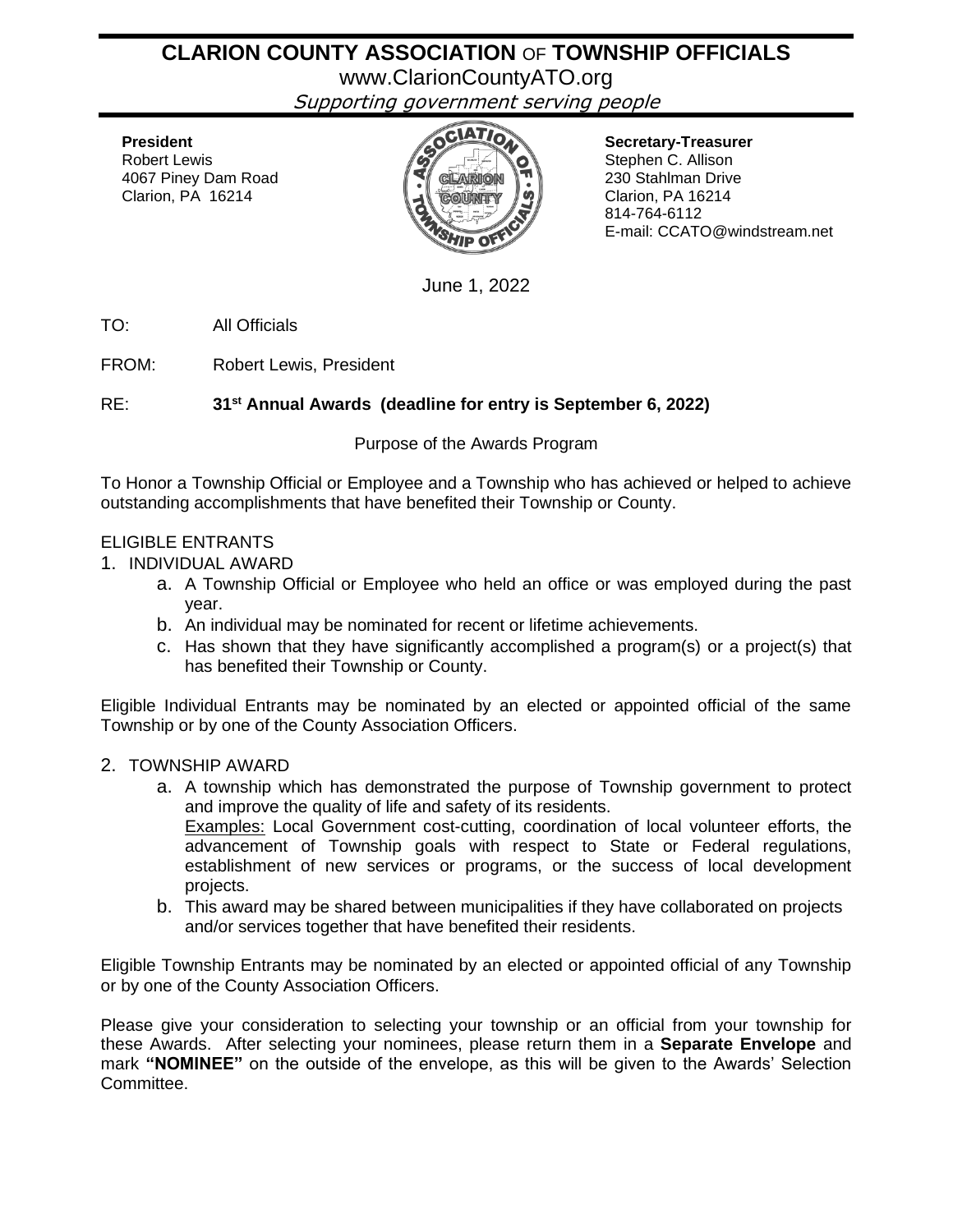## CLARION COUNTY ASSOCIATION OF TOWNSHIP OFFICIALS 31 st ANNUAL **OUTSTANDING TOWNSHIP AWARD**

#### NOMINATION FORM **Deadline: September 6, 2022**

| THIS TOWNSHIP IS BEING NOMINATED BECAUSE:<br>projects.) | (A Township that has demonstrated the purpose of Township government to protect and improve<br>the quality of life and safety of its residents. Example: Local Government cost-cutting, coordination<br>of local volunteer efforts, the advancement of Township goals with respect to State or Federal<br>regulations, establishment of new services or programs, or the success of local development |
|---------------------------------------------------------|-------------------------------------------------------------------------------------------------------------------------------------------------------------------------------------------------------------------------------------------------------------------------------------------------------------------------------------------------------------------------------------------------------|
|                                                         |                                                                                                                                                                                                                                                                                                                                                                                                       |
|                                                         |                                                                                                                                                                                                                                                                                                                                                                                                       |
|                                                         |                                                                                                                                                                                                                                                                                                                                                                                                       |
|                                                         |                                                                                                                                                                                                                                                                                                                                                                                                       |
|                                                         |                                                                                                                                                                                                                                                                                                                                                                                                       |
|                                                         |                                                                                                                                                                                                                                                                                                                                                                                                       |
|                                                         | (Use back of form if more space is required)                                                                                                                                                                                                                                                                                                                                                          |
|                                                         | NAME AND ADDRESS OF PERSON MAKING NOMINATION:                                                                                                                                                                                                                                                                                                                                                         |
| NAME:                                                   | <u> 1989 - Johann Stoff, deutscher Stoff, der Stoff, der Stoff, der Stoff, der Stoff, der Stoff, der Stoff, der S</u>                                                                                                                                                                                                                                                                                 |
|                                                         |                                                                                                                                                                                                                                                                                                                                                                                                       |
|                                                         |                                                                                                                                                                                                                                                                                                                                                                                                       |
|                                                         |                                                                                                                                                                                                                                                                                                                                                                                                       |
|                                                         | Return to: Stephen C. Allison, 230 Stahlman Drive, Clarion, PA 16214                                                                                                                                                                                                                                                                                                                                  |
|                                                         | Write <b>NOMINEE</b> on envelope                                                                                                                                                                                                                                                                                                                                                                      |